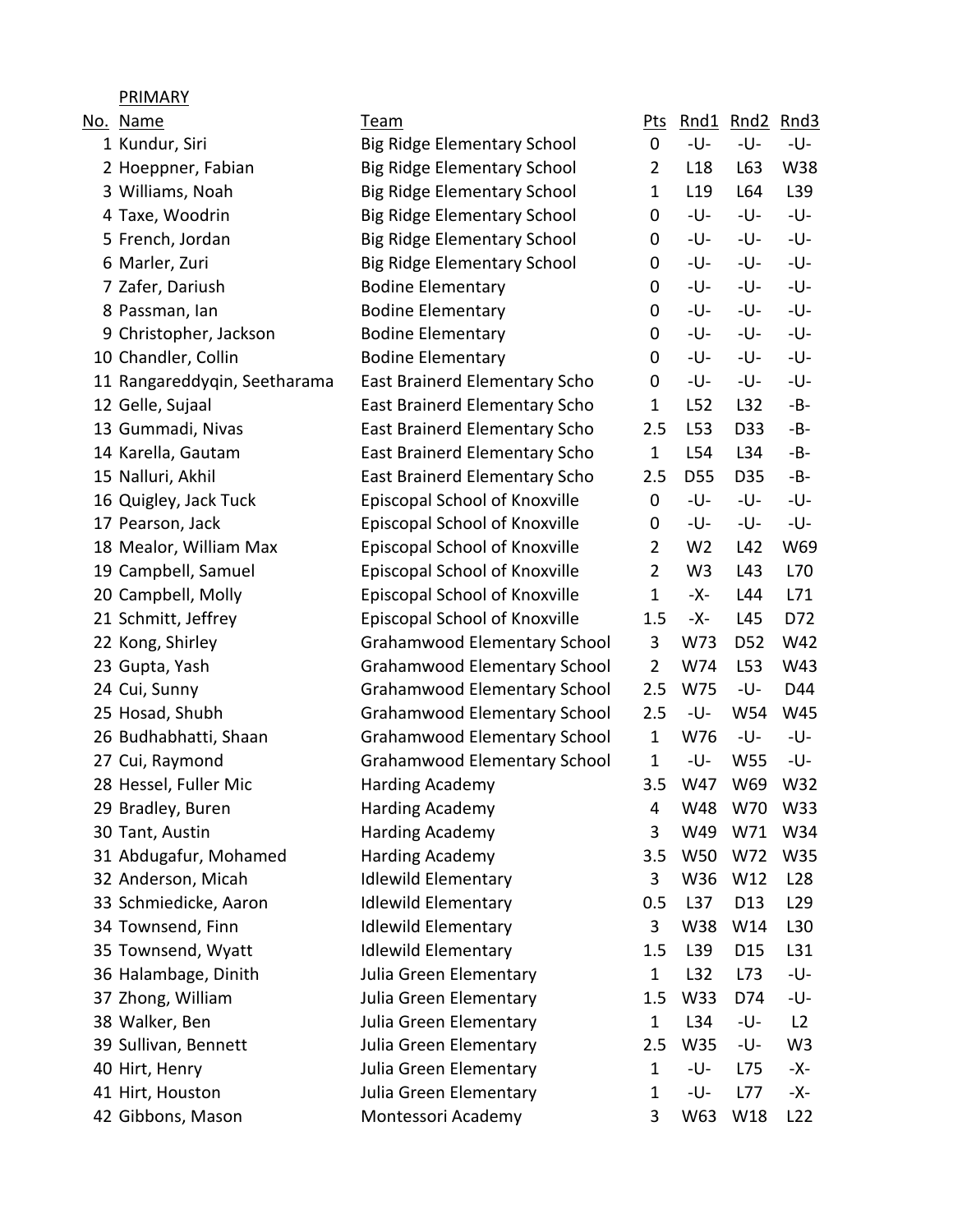| 43 Sahibnazarova, Aziz | Montessori Academy                   | 3              | W64             | W19             | L23             |
|------------------------|--------------------------------------|----------------|-----------------|-----------------|-----------------|
| 44 Jalem, Aditya       | Montessori Academy                   | 3.5            | W65             | W20             | D <sub>24</sub> |
| 45 Franks, Elise       | Montessori Academy                   | $\overline{2}$ | L66             | W21             | L25             |
| 46 Koon, Connor        | Montessori Academy                   | $\mathbf 0$    | -U-             | -U-             | -U-             |
| 47 Cisto, Fiona        | Nolan Elementary School              | $\mathbf{1}$   | L <sub>28</sub> | -B-             | L73             |
| 48 Haddock, Eli        | Nolan Elementary School              | $\overline{2}$ | L <sub>29</sub> | -B-             | W74             |
| 49 Robertson, Gray     | Nolan Elementary School              | $\overline{2}$ | L30             | -B-             | W75             |
| 50 Hess, Elijah        | Nolan Elementary School              | $\overline{2}$ | L31             | $-B-$           | W76             |
| 51 Mcdonald, Shad Seb  | Nolan Elementary School              | $\mathbf 0$    | -U-             | -U-             | -U-             |
| 52 Tompkins, Claiborne | St. Paul Christian Academy           | 3.5            | W12             | D <sub>22</sub> | W63             |
| 53 Franks, Elias Croc  | St. Paul Christian Academy           | 4              | W13             | W23             | W64             |
| 54 Rittiner, Liam      | St. Paul Christian Academy           | 3              | W14             | L25             | W66             |
| 55 Ferrari, Denon      | St. Paul Christian Academy           | 2.5            | D <sub>15</sub> | L27             | W67             |
| 56 Plata, Corbin       | St. Paul Christian Academy           | $\mathbf 0$    | -U-             | -U-             | -U-             |
| 57 Stroud, Ike         | St. Paul Christian Academy           | 0              | -U-             | -U-             | -U-             |
| 58 Gordon, Jackson We  | <b>Thrasher Elementary School</b>    | $\mathbf 0$    | -U-             | -U-             | -U-             |
| 59 Linder, Erno        | Thrasher Elementary School           | $\mathbf 0$    | -U-             | -U-             | -U-             |
| 60 Thompson, Christian | <b>Thrasher Elementary School</b>    | 0              | -U-             | -U-             | -U-             |
| 61 Paulson, Everett    | <b>Thrasher Elementary School</b>    | 0              | -U-             | -U-             | -U-             |
| 62 Pate, Charlie       | <b>Thrasher Elementary School</b>    | 0              | -U-             | -U-             | -U-             |
| 63 Campbell, Miles     | Webb Lower School                    | $\overline{2}$ | L42             | W <sub>2</sub>  | L52             |
| 64 Neiss, Luke         | Webb Lower School                    | $\overline{2}$ | L43             | W <sub>3</sub>  | L53             |
| 65 Jay, Henry          | Webb Lower School                    | $\overline{2}$ | L44             | -X-             | -U-             |
| 66 Stevens, Turner     | Webb Lower School                    | 2              | W45             | -U-             | L54             |
| 67 Perkinson, Andrew   | Webb Lower School                    | $\pmb{0}$      | -U-             | -U-             | L55             |
| 68 Pradhan, Kunal      | Webb Lower School                    | $\mathbf{1}$   | -U-             | -X-             | -U-             |
| 69 River, Tilley       | <b>Willow Brook Elementary Schoo</b> | $\mathbf{1}$   | $-B-$           | L <sub>28</sub> | L <sub>18</sub> |
| 70 Balaverde, Bryan J  | <b>Willow Brook Elementary Schoo</b> | $\overline{2}$ | -B-             | L <sub>29</sub> | W19             |
| 71 Larose, Liam        | <b>Willow Brook Elementary Schoo</b> | $\overline{2}$ | $-B-$           | L30             | W20             |
| 72 Mauk-Ulsen, Leo     | <b>Willow Brook Elementary Schoo</b> | 1.5            | -B-             | L31             | D21             |
| 73 Koentop, Gavin Mic  | <b>Woodland Elementary School</b>    | $\overline{2}$ | L22             | W36             | W47             |
| 74 Meredith, Cyrell    | Woodland Elementary School           | 0.5            | L23             | D37             | L48             |
| 75 Gilpin, Joey        | <b>Woodland Elementary School</b>    | $\mathbf{1}$   | L24             | W40             | L49             |
| 76 Lawson, Cailyn      | Woodland Elementary School           | $\mathbf 0$    | L <sub>26</sub> | -U-             | L50             |
| 77 Chartrand, Tristan  | <b>Woodland Elementary School</b>    | $\mathbf{1}$   | -U-             | W41             | -U-             |
| <b>ELEMENTARY</b>      |                                      |                |                 |                 |                 |
| No. Name               | Team                                 | <u>Pts</u>     |                 | Rnd1 Rnd2 Rnd3  |                 |
| 1 Archbold, Benjamin   | Christian Academy of Knoxvill        | 1.5            | L63             | D77             | L <sub>5</sub>  |
| 2 Harpending, Ethan    | Christian Academy of Knoxvill        | 0.5            | L64             | D78             | L7              |
| 3 Cross, Joshua Robe   | Christian Academy of Knoxvill        | 2.5            | D65             | W80             | L <sub>8</sub>  |
| 4 Tsapenko, Anthony    | Christian Academy of Knoxvill        | $\overline{2}$ | L66             | W81             | -X-             |
| 5 Jones, Antrayvon     | Douglas Elementary                   | 3              | W52             | W57             | W1              |
| 6 Whitemore, J'Lynn    | Douglas Elementary                   | $\mathbf 0$    | -U-             | -U-             | -U-             |
|                        |                                      |                |                 |                 |                 |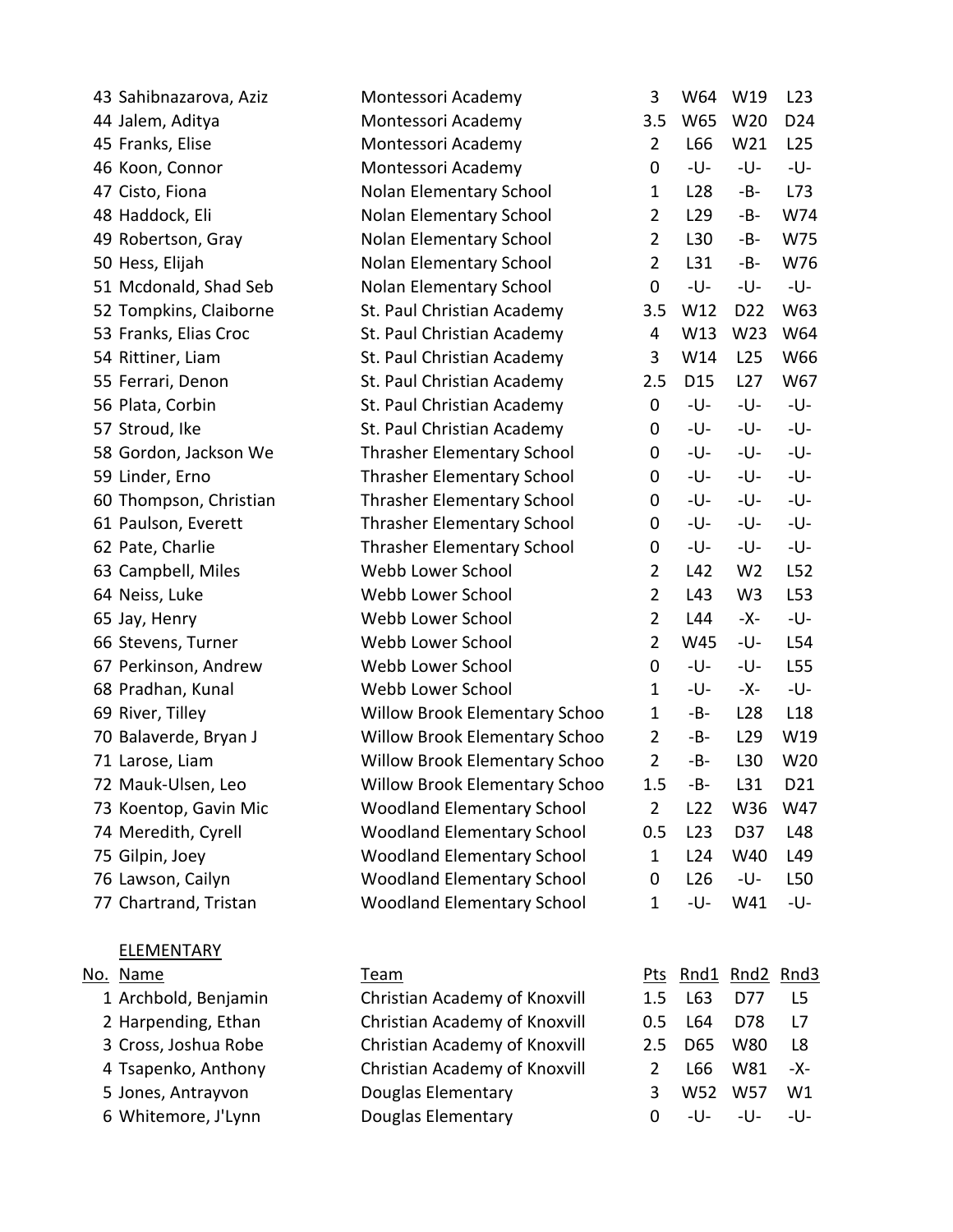| 7 Patterson III, Floyd    | Douglas Elementary                  | 3              | W53             | W58 | W <sub>2</sub>  |
|---------------------------|-------------------------------------|----------------|-----------------|-----|-----------------|
| 8 Davis, Mya              | Douglas Elementary                  | 1              | L54             | L59 | W <sub>3</sub>  |
| 9 Bwire, Edgar            | Douglas Elementary                  | 0              | -U-             | -U- | -U-             |
| 10 Vowell, Antonio Ar     | Episcopal School of Knoxville       | 2              | L73             | W67 | L16             |
| 11 Quigley, John Patr     | Episcopal School of Knoxville       | $\overline{2}$ | L74             | W68 | W17             |
| 12 Quigley, Jack Tuck     | Episcopal School of Knoxville       | 3.5            | D75             | W69 | W18             |
| 13 Schmitt, Anthony J     | Episcopal School of Knoxville       | 1.5            | L76             | W71 | D21             |
| 14 Mealor, William Ma     | Episcopal School of Knoxville       | 0              | -U-             | -U- | -U-             |
| 15 Pearson, Jack          | Episcopal School of Knoxville       | 0              | -U-             | -U- | -U-             |
| 16 Lee, Jason Alexand     | Farragut Intermediate School        | 3              | W43             | -U- | W10             |
| 17 Wang, Matthew          | Farragut Intermediate School        | 1.5            | W44             | L22 | L11             |
| 18 Tan, Boyu              | Farragut Intermediate School        | $\overline{2}$ | W45             | W24 | L12             |
| 19 Zhang, Eric            | Farragut Intermediate School        | 0              | L46             | L25 | -U-             |
| 20 Du, Nolan Puran        | Farragut Intermediate School        | $\mathbf{1}$   | -U-             | L26 | -U-             |
| 21 Yan, Nicholas          | Farragut Intermediate School        | 0.5            | -U-             | -U- | D <sub>13</sub> |
| 22 Kong, Sydney           | <b>Grahamwood Elementary School</b> | 4              | W37             | W17 | W73             |
| 23 Wu, Evan               | <b>Grahamwood Elementary School</b> | $\overline{2}$ | W38             | -U- | L74             |
| 24 Fang, Jason H          | <b>Grahamwood Elementary School</b> | 2              | W39             | L18 | -U-             |
| 25 Rangan, Manish         | <b>Grahamwood Elementary School</b> | 3              | -U-             | W19 | W75             |
| 26 Liu, Ethan             | <b>Grahamwood Elementary School</b> | 2              | W41             | W20 | L76             |
| 27 Mehrotra, Jonathan     | <b>Grahamwood Elementary School</b> | 0              | -U-             | -U- | -U-             |
| 28 Irving, Owen Powel     | Harding Academy                     | 3              | W77             | W63 | W57             |
| 29 Wang, Adam Jue-Wen     | Harding Academy                     | 4              | W78             | W64 | <b>W58</b>      |
| 30 Wang, Alexander Ju     | <b>Harding Academy</b>              | $\overline{2}$ | W80             | W65 | L59             |
| 31 Henry, Middleton       | Harding Academy                     | $\mathbf{1}$   | -U-             | W66 | -U-             |
| 32 Nelson, Nathaniel      | <b>Harding Academy</b>              | $\overline{2}$ | W81             | -U- | W62             |
| 33 Gomez, Gregory         | <b>Head Magnet School</b>           | 2.5            | D67             | L73 | W37             |
| 34 Pratap, Arjun          | <b>Head Magnet School</b>           | 1              | L68             | L74 | L38             |
| 35 Deng, Lejun Darwin     | <b>Head Magnet School</b>           | $\overline{2}$ | W69             | L75 | L39             |
| 36 Abdurasulov, Rashodbek | <b>Head Magnet School</b>           | 3              | W70             | L76 | W41             |
| 37 Schmiedicke, Ben       | <b>Idlewild Elementary</b>          | 1              | L <sub>22</sub> | W52 | L33             |
| 38 Bingham, Abram         | <b>Idlewild Elementary</b>          | 2.5            | L23             | W53 | W34             |
| 39 Anderson, Noah         | <b>Idlewild Elementary</b>          | 3              | L24             | W54 | W35             |
| 40 Anderson, Micah        | <b>Idlewild Elementary</b>          | 0              | -U-             | -U- | -U-             |
| 41 Gipson III, Robert     | <b>Idlewild Elementary</b>          | 1              | L <sub>26</sub> | W56 | L36             |
| 42 Hoffman, Mikey         | <b>Idlewild Elementary</b>          | $\mathbf 0$    | -U-             | -U- | -U-             |
| 43 Ravinder, Sonny        | McCallie School                     | 1.5            | L <sub>16</sub> | W48 | L63             |
| 44 Campbell, Ian          | McCallie School                     | 2.5            | L17             | W49 | D64             |
| 45 Buntin, Robert         | McCallie School                     | 1.5            | L <sub>18</sub> | W50 | L65             |
| 46 Patel, Ruhul           | McCallie School                     | $\overline{2}$ | W19             | W51 | L66             |
| 47 Treadway, Louie        | McCallie School                     | 0              | -U-             | -U- | -U-             |
| 48 Cisto, D'Angelo        | Nolan ELementary School             | 0              | L57             | L43 | L67             |
| 49 Cisto, Olivia          | Nolan ELementary School             | 0              | L58             | L44 | L68             |
| 50 Howell, Mason          | Nolan ELementary School             | 0              | L59             | L45 | L70             |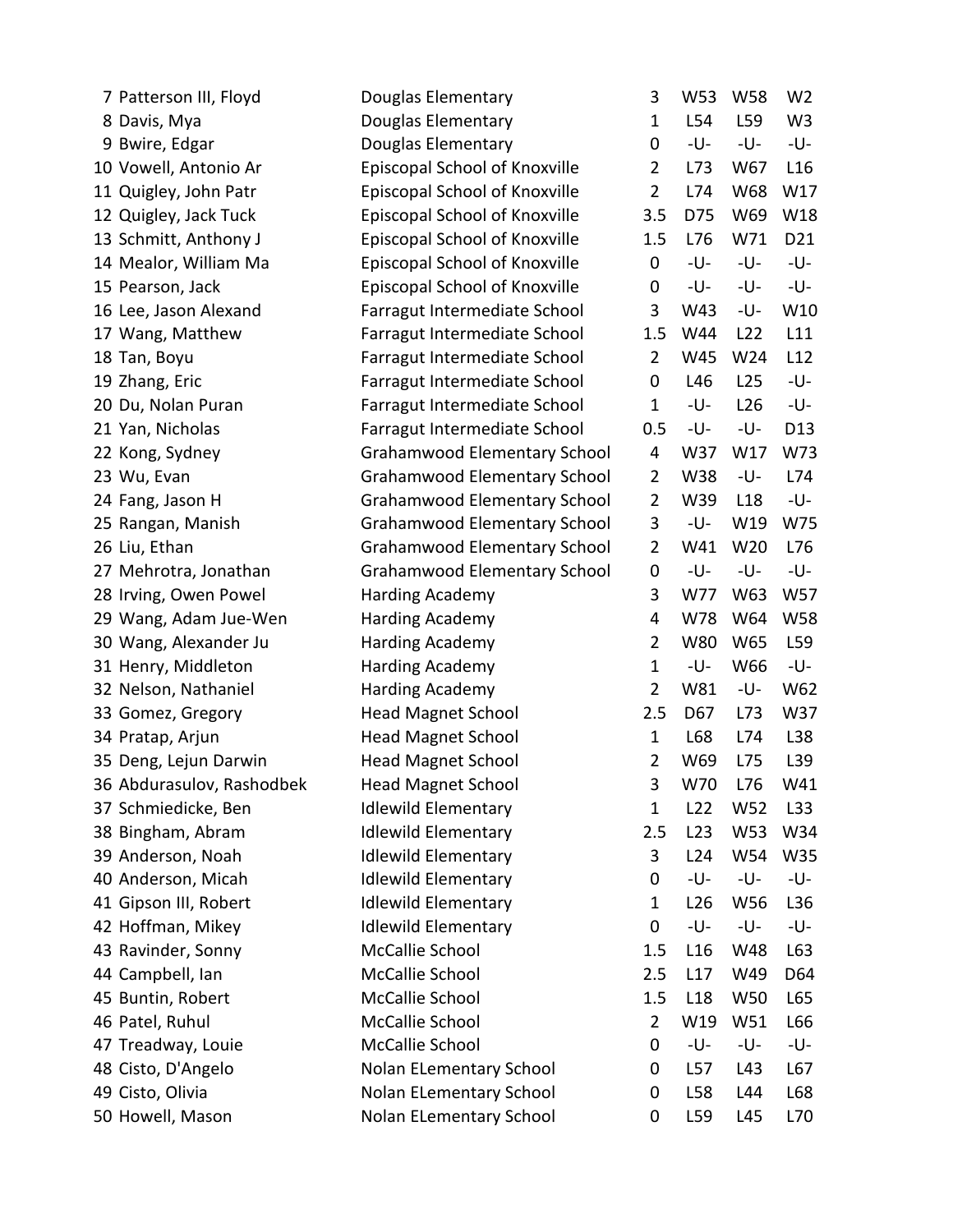| 51 Skinner, Brendon       | Nolan ELementary School            | 0              | L60             | L46             | L71        |
|---------------------------|------------------------------------|----------------|-----------------|-----------------|------------|
| 52 Scarbrough, Jackson    | Ocoee Middle School                | $\mathbf{1}$   | L5              | L <sub>37</sub> | L77        |
| 53 Martinez, Hugo         | Ocoee Middle School                | $\overline{2}$ | L7              | L38             | W78        |
| 54 Sausville, Seth        | Ocoee Middle School                | $\overline{2}$ | W8              | L39             | L80        |
| 55 Saillard, Jaden        | Ocoee Middle School                | 0              | -U-             | -U-             | -U-        |
| 56 Lopez, Jesus           | Ocoee Middle School                | $\overline{2}$ | -X-             | L41             | L81        |
| 57 Strickland III, Stevie | <b>Overbrook Elementary School</b> | $\mathbf{1}$   | W48             | L <sub>5</sub>  | L28        |
| 58 Bridges, Andrina M     | <b>Overbrook Elementary School</b> | $\mathbf{1}$   | W49             | L7              | L29        |
| 59 Ducas, Will            | <b>Overbrook Elementary School</b> | 3              | W50             | W <sub>8</sub>  | W30        |
| 60 Maroney, G Matthew     | <b>Overbrook Elementary School</b> | $\mathbf{1}$   | W51             | -U-             | -U-        |
| 61 Arender, Sam           | <b>Overbrook Elementary School</b> | $\mathbf{1}$   | -U-             | -X-             | -U-        |
| 62 Sandahl, William       | <b>Overbrook Elementary School</b> | 0              | -U-             | -U-             | L32        |
| 63 Ostroski, Nicholas     | St. Bernard Academy                | $\overline{2}$ | W1              | L <sub>28</sub> | W43        |
| 64 Ostroski, William      | St. Bernard Academy                | 2.5            | W <sub>2</sub>  | L <sub>29</sub> | D44        |
| 65 Warren, Jude           | St. Bernard Academy                | 1.5            | D <sub>3</sub>  | L30             | W45        |
| 66 Warren, Xavier         | St. Bernard Academy                | 3              | W4              | L31             | W46        |
| 67 Steele, Leonardo Y     | Thrasher Elementary School         | 1.5            | D33             | L10             | <b>W48</b> |
| 68 Massey, John Joel      | <b>Thrasher Elementary School</b>  | $\overline{2}$ | W34             | L11             | W49        |
| 69 Nashi, Mark            | <b>Thrasher Elementary School</b>  | $\mathbf{1}$   | L35             | L12             | -U-        |
| 70 Blanton, Reed          | <b>Thrasher Elementary School</b>  | $\mathbf{1}$   | L36             | -U-             | W50        |
| 71 Newton, Milo           | <b>Thrasher Elementary School</b>  | $\overline{2}$ | -U-             | L13             | W51        |
| 72 Thompson, Joshuah      | <b>Thrasher Elementary School</b>  | 0              | -U-             | -U-             | -U-        |
| 73 Sood, Uddish           | White Station Middle School        | 3              | W10             | W33             | L22        |
| 74 Randall, Robert Th     | White Station Middle School        | 3              | W11             | W34             | W23        |
| 75 Giledi, Rithvik        | White Station Middle School        | 2.5            | D12             | W35             | L25        |
| 76 Meng, Shawn X          | White Station Middle School        | 4              | W13             | W36             | W26        |
| 77 Qu, Brian C            | <b>Woodland Elementary School</b>  | $\overline{2}$ | L <sub>28</sub> | D <sub>1</sub>  | W52        |
| 78 Vogt, Daniel           | <b>Woodland Elementary School</b>  | 0.5            | L <sub>29</sub> | D <sub>2</sub>  | L53        |
| 79 Southern, Owen Jos     | <b>Woodland Elementary School</b>  | $\pmb{0}$      | -U-             | -U-             | -U-        |
| 80 Franklin, Alex         | <b>Woodland Elementary School</b>  | 1.5            | L30             | L3              | W54        |
| 81 Koentop, Gavin Mic     | <b>Woodland Elementary School</b>  | 2              | L32             | L4              | W56        |
| <u>JR HIGH</u>            |                                    |                |                 |                 |            |
| No. Name                  | Team                               | <u>Pts</u>     | Rnd1            | Rnd2 Rnd3       |            |
| 1 Polly, Nate             | <b>Bodine School</b>               | 0              | L57             | -U-             | -U-        |
| 2 Dinh, Kent              | <b>Bodine School</b>               | 0              | -U-             | -U-             | -U-        |
| 3 Miles, Mason            | <b>Bodine School</b>               | 0              | -U-             | -U-             | -U-        |
| 4 Passman, lan            | <b>Bodine School</b>               | 0              | -U-             | -U-             | -U-        |
| 5 Bailey, Jonathan M      | <b>Brown Elementary School</b>     | 1              | L36             | L42             | -B-        |
| 6 Ramsey, Bryan           | <b>Brown Elementary School</b>     | 1              | L <sub>37</sub> | L43             | -B-        |
| 7 Christain, Lucas        | <b>Brown Elementary School</b>     | 1              | L39             | L44             | -B-        |
| 8 Cooper, Trevor          | <b>Brown Elementary School</b>     | 1              | L41             | L45             | -B-        |
| 9 Campbell, Joshua A      | Campbell Home School               | 4              | W31             | W57             | W26        |
| 10 Gough, Turner Chri     | Campbell Home School               | 3.5            | W32             | D <sub>58</sub> | W27        |
|                           |                                    |                |                 |                 |            |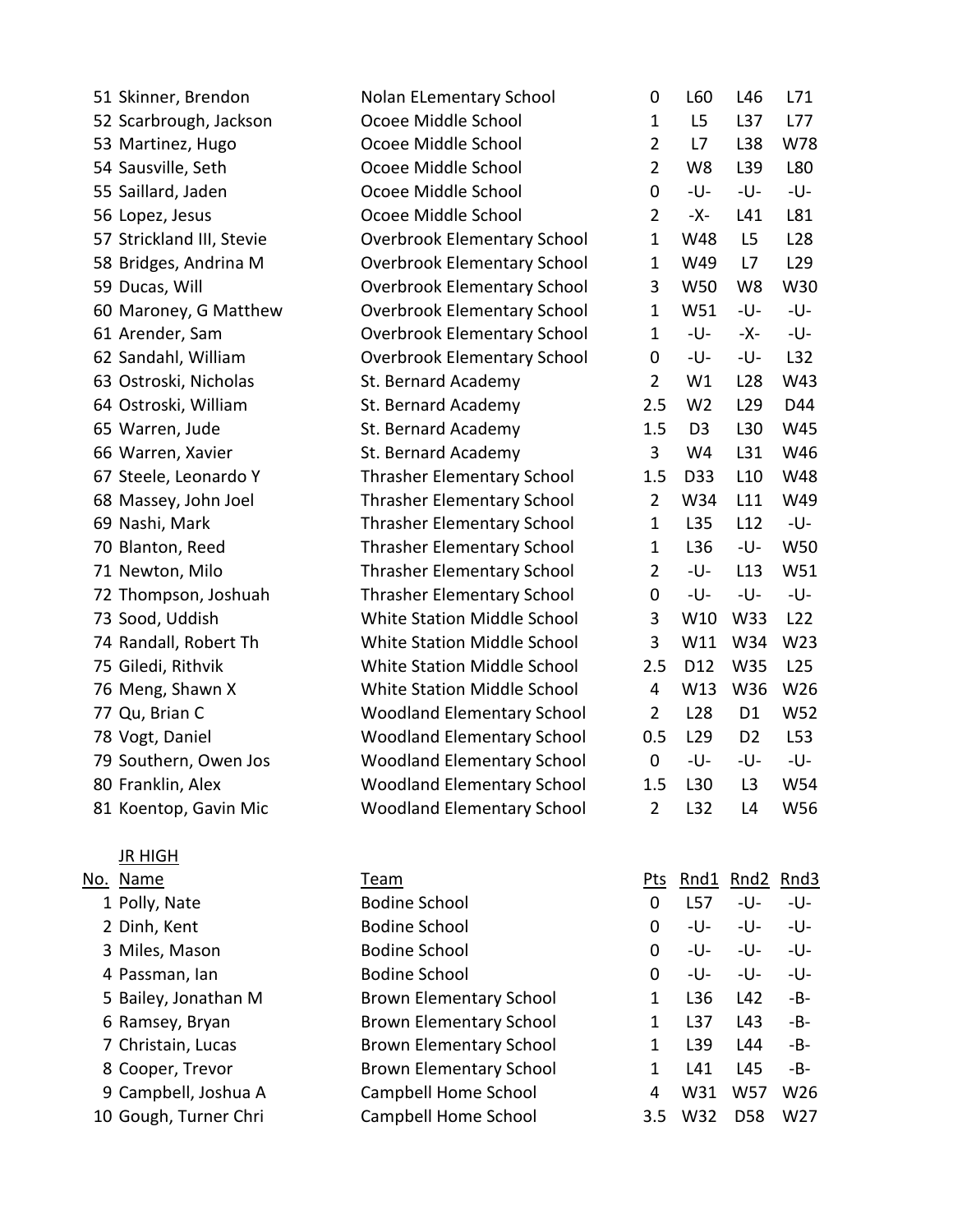| 11 Campbell, Harrison  | Campbell Home School           | 4              | W33             | W <sub>59</sub> | W28 |
|------------------------|--------------------------------|----------------|-----------------|-----------------|-----|
| 12 Byrd, Johnny Mac    | <b>Campbell Home School</b>    | 4              | W34             | W60             | W30 |
| 13 Tims, Jonathan      | Campbell Home School           | 0              | -U-             | -U-             | -U- |
| 14 Tims, Robert Lewis  | Campbell Home School           | 0              | -U-             | -U-             | -U- |
| 15 Green lii, Johney   | Christian Academy of Knoxvill  | $\overline{2}$ | W78             | L22             | L62 |
| 16 Nath, Ellie         | Christian Academy of Knoxvill  | 0              | -U-             | -U-             | -U- |
| 17 Cross, Andrew       | Christian Academy of Knoxvill  | $\mathbf{1}$   | L79             | L23             | L65 |
| 18 Nazerias, Alexander | Christian Academy of Knoxvill  | $\mathbf{1}$   | L80             | L <sub>25</sub> | L67 |
| 19 Hensley, Edmond Br  | Christian Academy of Knoxvill  | 3              | L81             | W24             | W66 |
| 20 White, Robert       | Cleveland Middle School        | 0              | L72             | -U-             | L68 |
| 21 Mcdougal, Oliver E  | <b>Cleveland Middle School</b> | 0              | L73             | -U-             | L69 |
| 22 Adriaanse, Michael  | Cleveland Middle School        | 2              | L74             | W15             | L70 |
| 23 Soni, Rishi         | <b>Cleveland Middle School</b> | 2              | D75             | W17             | L71 |
| 24 Moss, Nathan Glenn  | <b>Cleveland Middle School</b> | 0              | -U-             | L19             | -U- |
| 25 Patel, Om Keyur     | <b>Cleveland Middle School</b> | $\mathbf{1}$   | -U-             | W18             | -U- |
| 26 Paxton, Shimera     | Douglas Junior High            | 3              | W62             | W68             | L9  |
| 27 Castilla, Giovanni  | Douglas Junior High            | $\overline{2}$ | W63             | L69             | L10 |
| 28 Dodge, Jalen        | Douglas Junior High            | 3              | W64             | W70             | L11 |
| 29 Jones, Antrayvon    | Douglas Junior High            | 0              | -U-             | -U-             | -U- |
| 30 Hill, Malik         | Douglas Junior High            | 1.5            | L65             | D71             | L12 |
| 31 Vowell, Jose Luis   | Episcopal School of Knoxville  | 0              | L9              | L62             | L72 |
| 32 Spates, Phil Allen  | Episcopal School of Knoxville  | 1.5            | L10             | W63             | D73 |
| 33 Rhea, Austin Morga  | Episcopal School of Knoxville  | $\overline{2}$ | L11             | W64             | L74 |
| 34 Vowell, Antonio Ar  | Episcopal School of Knoxville  | 2.5            | L12             | W65             | D77 |
| 35 Quigley, John Patr  | Episcopal School of Knoxville  | $\mathbf 0$    | -U-             | -U-             | -U- |
| 36 Cao, Kerry K        | <b>Grahamwood Elementary</b>   | 2              | W <sub>5</sub>  | -U-             | W48 |
| 37 Mehrotra, Jonathan  | <b>Grahamwood Elementary</b>   | $\mathbf{1}$   | W <sub>6</sub>  | L52             | -U- |
| 38 Prakash, Rishab     | <b>Grahamwood Elementary</b>   | 1.5            | -U-             | L53             | W49 |
| 39 Aflaki, Nima        | <b>Grahamwood Elementary</b>   | $\mathbf{1}$   | W7              | -U-             | L50 |
| 40 Bomb, Kartikeya     | Grahamwood Elementary          | 2.5            | -U-             | D54             | -X- |
| 41 Budhabhatti, Shesh  | Grahamwood Elementary          | 1              | W8              | L <sub>55</sub> | -U- |
| 42 Brady, Andrew Char  | Jefferson Middle School        | 3.5            | W52             | W <sub>5</sub>  | D57 |
| 43 Moran V, Edward Jo  | Jefferson Middle School        | 2              | L53             | W <sub>6</sub>  | L58 |
| 44 Bang, Hyosik        | Jefferson Middle School        | $\mathbf{1}$   | L54             | W7              | -U- |
| 45 Parish, Levi Bradl  | Jefferson Middle School        | 1              | L <sub>56</sub> | W <sub>8</sub>  | L59 |
| 46 Bang, Hyeji         | Jefferson Middle School        | 0              | -U-             | -U-             | -U- |
| 47 Ogle, Logan Kent    | Jefferson Middle School        | 1.5            | -U-             | -U-             | W60 |
| 48 Shikoh, Thomas      | McCallie School                | $\overline{2}$ | L68             | -B-             | L36 |
| 49 Jeong, Daniel       | McCallie School                | 2              | L69             | -B-             | L38 |
| 50 Haun, Andrew        | McCallie School                | $\overline{2}$ | L70             | -B-             | W39 |
| 51 Treadway, Louie     | McCallie School                | 0              | -U-             | -U-             | -U- |
| 52 Cheng, Robert       | <b>Meigs Magnet School</b>     | 2.5            | L42             | W37             | W78 |
| 53 Chang, Leo King     | <b>Meigs Magnet School</b>     | 3              | W43             | W38             | D79 |
| 54 Butler, Connor Jam  | <b>Meigs Magnet School</b>     | 2.5            | W44             | D40             | L80 |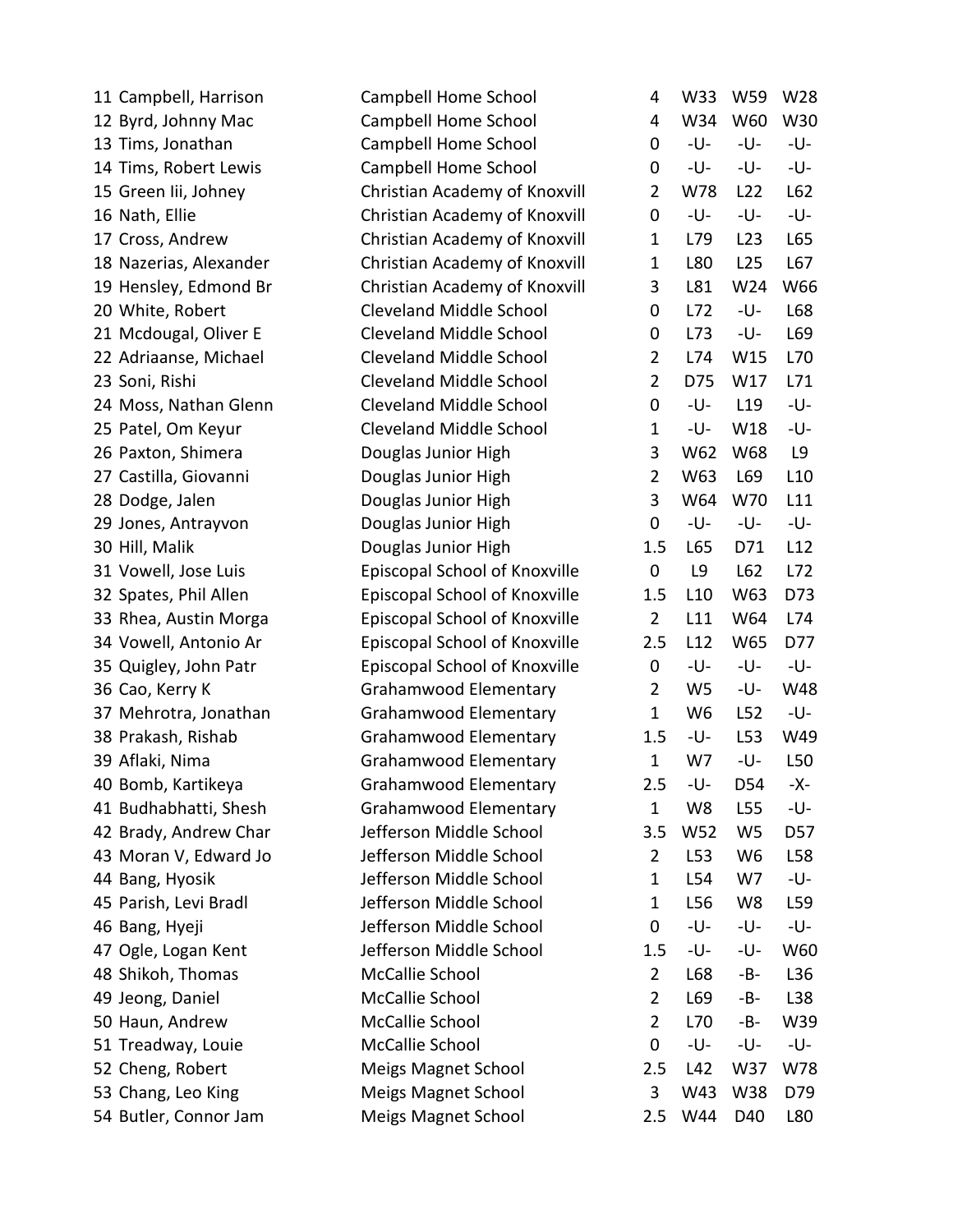| 55 Sha, Eric          | <b>Meigs Magnet School</b>         | 1              | -U-             | W41             | -U-             |
|-----------------------|------------------------------------|----------------|-----------------|-----------------|-----------------|
| 56 Tang, Yashu        | <b>Meigs Magnet School</b>         | 1              | W45             | -U-             | L81             |
| 57 Brady, Ethan John  | Oak Ridge High School              | $\overline{2}$ | W1              | L9              | D42             |
| 58 Qu, Steven         | Oak Ridge High School              | 3              | -Х-             | D <sub>10</sub> | W43             |
| 59 Lambert, Michael   | Oak Ridge High School              | $\overline{2}$ | -Х-             | L11             | W45             |
| 60 Moon, Kenny        | Oak Ridge High School              | $\overline{2}$ | -Х-             | L12             | L47             |
| 61 Joy, David         | Oak Ridge High School              | 0              | -U-             | -U-             | -U-             |
| 62 Jur, Gitasuk       | Ocoee Middle School                | 3              | L26             | W31             | W15             |
| 63 Kennedy, Blake Aus | Ocoee Middle School                | $\mathbf{1}$   | L27             | L32             | -U-             |
| 64 Douden, Joshua     | Ocoee Middle School                | 0              | L28             | L33             | -U-             |
| 65 Moshenskiy, Philli | Ocoee Middle School                | 3              | W30             | L34             | W17             |
| 66 Cummings, Emma     | Ocoee Middle School                | 0              | -U-             | -U-             | L <sub>19</sub> |
| 67 Morris, Jacob      | Ocoee Middle School                | $\overline{2}$ | -U-             | -U-             | W18             |
| 68 Ouyang, William L  | Sunset Middle School               | 3              | W48             | L26             | W20             |
| 69 Liu, Matthew       | Sunset Middle School               | 4              | W49             | W27             | W21             |
| 70 Zhao, Jeff         | Sunset Middle School               | 2.5            | <b>W50</b>      | L <sub>28</sub> | W22             |
| 71 Huang, Amanda      | Sunset Middle School               | 2.5            | -X-             | D <sub>30</sub> | W <sub>23</sub> |
| 72 Saggi, Kunaal Sing | University School of Nashvill      | 2.5            | W <sub>20</sub> | D78             | W31             |
| 73 Karam, Esha        | University School of Nashvill      | 1.5            | W21             | L79             | D32             |
| 74 Patel, Ria         | University School of Nashvill      | $\overline{2}$ | W22             | L80             | W33             |
| 75 Hall, Stewart Will | University School of Nashvill      | 0.5            | D <sub>23</sub> | L81             | -U-             |
| 76 Feaster, Philip    | University School of Nashvill      | 0              | -U-             | -U-             | -U-             |
| 77 Patel, Parth       | University School of Nashvill      | $0.5\,$        | -U-             | -U-             | D34             |
| 78 Bansal, Saumil     | <b>White Station Middle School</b> | 0.5            | L15             | D72             | L52             |
| 79 Cao, Kevin         | <b>White Station Middle School</b> | 2.5            | W17             | W73             | D <sub>53</sub> |
| 80 Dasari, Krishna    | <b>White Station Middle School</b> | 3              | W18             | W74             | W54             |
| 81 Wu, Allen          | <b>White Station Middle School</b> | 3              | W19             | W75             | W56             |
| 82 Rotz, Michael      | <b>White Station Middle School</b> | 0              | -U-             | -U-             | -U-             |
|                       |                                    |                |                 |                 |                 |
| <b>HIGH SCHOOL</b>    |                                    |                |                 |                 |                 |
| No. Name              | Team                               | <u>Pts</u>     | Rnd1            | Rnd2            | Rnd3            |
| 1 Byrd, Robert Perry  | <b>Blount Home School</b>          | 3              | W43             | W54             | W70             |
| 2 Vilaire, Daniel Je  | <b>Blount Home School</b>          | $\overline{2}$ | W44             | <b>W55</b>      | L71             |
| 3 Kropp, Samuel Josi  | <b>Blount Home School</b>          | $\overline{2}$ | W45             | L56             | W72             |
| 4 Vilaire, Tera Leig  | <b>Blount Home School</b>          | $\overline{2}$ | W46             | L59             | W74             |
| 5 Qin, Alexander Cha  | <b>Brentwood High School</b>       | 3              | W60             | <b>W82</b>      | L27             |
| 6 Levine, Benjamin    | <b>Brentwood High School</b>       | 3              | W61             | W83             | W28             |
| 7 Sitaram, Sailesh    | <b>Brentwood High School</b>       | 3.5            | W62             | W84             | W29             |
| 8 Dai, Jing           | <b>Brentwood High School</b>       | 2.5            | W63             | <b>W85</b>      | L32             |
| 9 Moore, Elliot Elij  | <b>Brentwood High School</b>       | $\mathbf 0$    | -U-             | -U-             | -U-             |
| 10 Neumaier, Thomas C | <b>Brentwood High School</b>       | 0              | -U-             | -U-             | -U-             |
| 11 Morgan, Brett      | Clarkrange High School             | 0              | L70             | L66             | L <sub>37</sub> |
| 12 Hammond, Bryan     | Clarkrange High School             | $\mathbf{1}$   | L71             | W67             | L38             |
| 13 Cook, Devin        | Clarkrange High School             | 0              | L72             | L68             | L39             |
|                       |                                    |                |                 |                 |                 |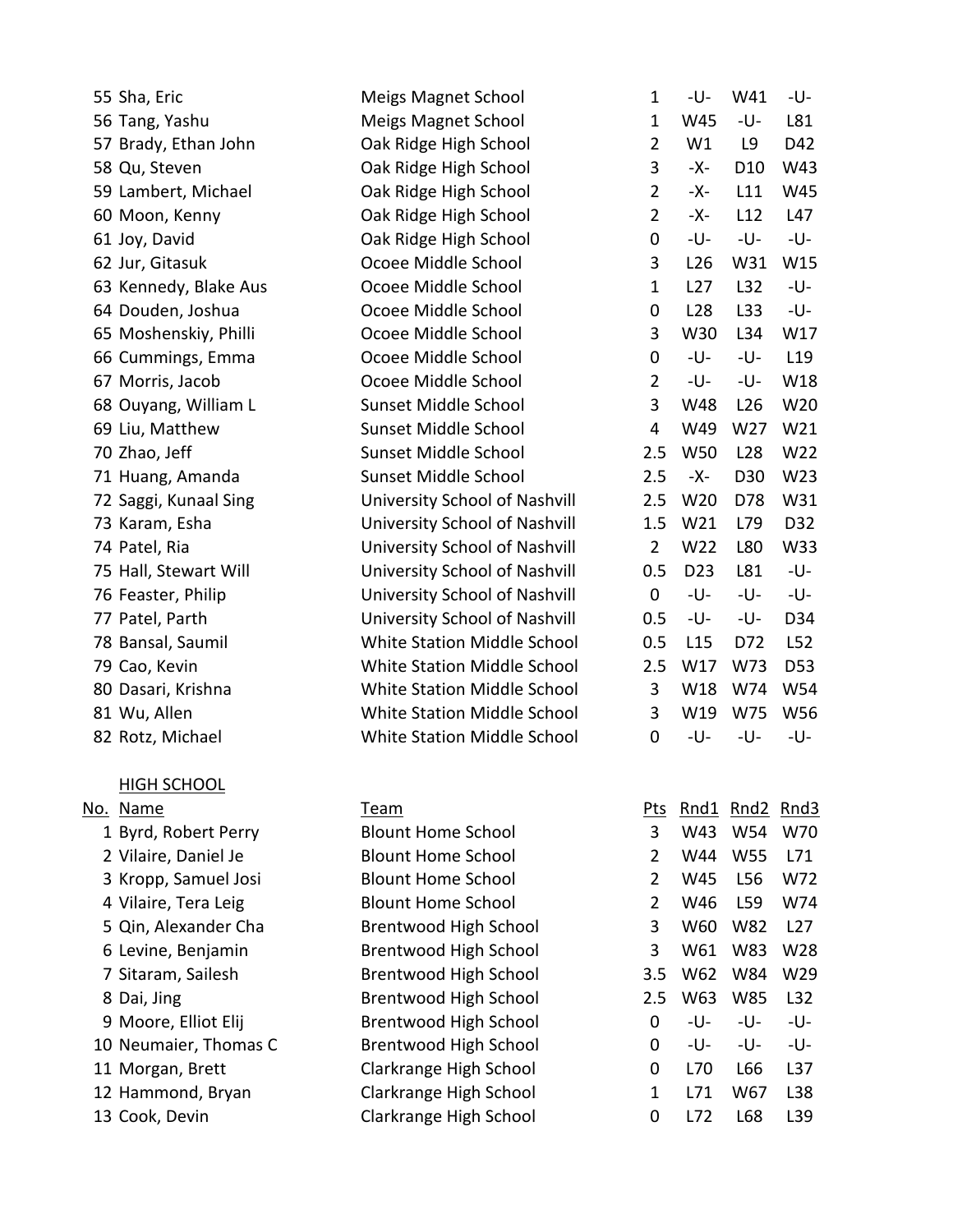| 14 Jones, Stephen       | Clarkrange High School              | 0              | L74            | L69             | L42            |
|-------------------------|-------------------------------------|----------------|----------------|-----------------|----------------|
| 15 Goodpaster, Ryan     | Clarkrange High School              | 0              | -U-            | -U-             | -U-            |
| 16 Reynolds, Kody       | Clarkrange High School              | 0              | -U-            | -U-             | -U-            |
| 17 Soni, Roshan         | Cleveland High School               | $\overline{2}$ | L49            | L76             | W43            |
| 18 Patel, Aarsh         | <b>Cleveland High School</b>        | $\overline{2}$ | L50            | L77             | W44            |
| 19 Patel, Rudra Sudhi   | <b>Cleveland High School</b>        | $\mathbf{1}$   | L51            | L78             | L45            |
| 20 Patel, Neel          | Cleveland High School               | $\overline{2}$ | L52            | L80             | W46            |
| 21 Obenberger, Daniel   | Crossville Home School              | $\overline{2}$ | L54            | W43             | W82            |
| 22 Velker, Caleb        | Crossville Home School              | $\mathbf{1}$   | -U-            | W44             | L83            |
| 23 Obenberger, Jessica  | Crossville Home School              | $\mathbf{1}$   | L55            | W45             | L84            |
| 24 Norrod, Dillon Lee   | Crossville Home School              | 3              | L56            | W46             | W85            |
| 25 Smith, Alex          | Crossville Home School              | $\mathbf 0$    | L59            | -U-             | -U-            |
| 26 Smith, Andy          | Crossville Home School              | 0              | -U-            | -U-             | -U-            |
| 27 Paxton, Emmanuel     | Douglas High School                 | 3              | W75            | L49             | W <sub>5</sub> |
| 28 Cole, Aleha          | Douglas High School                 | $\mathbf 0$    | -U-            | -U-             | L6             |
| 29 Randle, Jerrica      | Douglas High School                 | 3              | W76            | W50             | L7             |
| 30 Thomas, Christy      | Douglas High School                 | 0              | -U-            | -U-             | -U-            |
| 31 Thomas, Jasmine      | Douglas High School                 | $\overline{2}$ | L77            | W51             | -U-            |
| 32 Tyler-Edgar, Tykes   | Douglas High School                 | 4              | W78            | W52             | W8             |
| 33 Joo, Abraham         | Farragut High School                | $\mathbf{1}$   | D66            | D70             | L54            |
| 34 Hong, William D      | Farragut High School                | 1.5            | W67            | L71             | D55            |
| 35 Perumalla, Abhinav   | Farragut High School                | $\overline{2}$ | D68            | D72             | L56            |
| 36 Joo, Benjamin        | Farragut High School                | 3              | W69            | W74             | L59            |
| 37 Jason, Shen          | <b>Grahamwood Elementary School</b> | $\mathbf{1}$   | L82            | L60             | W11            |
| 38 Subbarao, Shreyas    | <b>Grahamwood Elementary School</b> | 1.5            | D83            | L61             | W12            |
| 39 Kundavajjala, Sudeep | <b>Grahamwood Elementary School</b> | 1.5            | L84            | D62             | W13            |
| 40 Manne, Rohan         | <b>Grahamwood Elementary School</b> | 0              | -U-            | -U-             | -U-            |
| 41 Chidambaram, Aashish | <b>Grahamwood Elementary School</b> | 0              | -U-            | -U-             | -U-            |
| 42 Vuppu, Siddhio       | Grahamwood Elementary School        | $\mathbf{1}$   | L85            | L64             | W14            |
| 43 Morris, Nideya       | Maplewood High School               | 0              | L1             | L21             | L17            |
| 44 Coles, Kordell       | Maplewood High School               | 0              | L <sub>2</sub> | L <sub>22</sub> | L18            |
| 45 Whitworth, Monteyo   | Maplewood High School               | 2              | L <sub>3</sub> | L23             | W19            |
| 46 Broughton, Thomas    | Maplewood High School               | $\mathbf{1}$   | L4             | L24             | L20            |
| 47 Barfield, Noah       | Maplewood High School               | $\mathbf{1}$   | -U-            | -U-             | -U-            |
| 48 Fisher, Precious     | Maplewood High School               | $\mathbf{1}$   | -U-            | -U-             | -U-            |
| 49 Gosdin, Kaleb Ryde   | McCallie School                     | 4              | W17            | W27             | W75            |
| 50 Patri, Tanay         | McCallie School                     | 3              | W18            | L <sub>29</sub> | W76            |
| 51 Davis, Patrick Car   | McCallie School                     | $\mathbf{1}$   | W19            | L31             | L77            |
| 52 Chapman, Ryland      | McCallie School                     | $\overline{2}$ | W20            | L32             | W79            |
| 53 Shikoh, Thomas       | McCallie School                     | 0              | -U-            | -U-             | -U-            |
| 54 Morphett, John Car   | Montgomery Bell Academy             | $\overline{2}$ | W21            | L1              | W33            |
| 55 Zhang, Vincent       | Montgomery Bell Academy             | 2.5            | W23            | L2              | D34            |
| 56 Tang, Colin          | Montgomery Bell Academy             | 3.5            | W24            | W <sub>3</sub>  | W35            |
| 57 Zhang, Alvin         | Montgomery Bell Academy             | 0              | -U-            | -U-             | -U-            |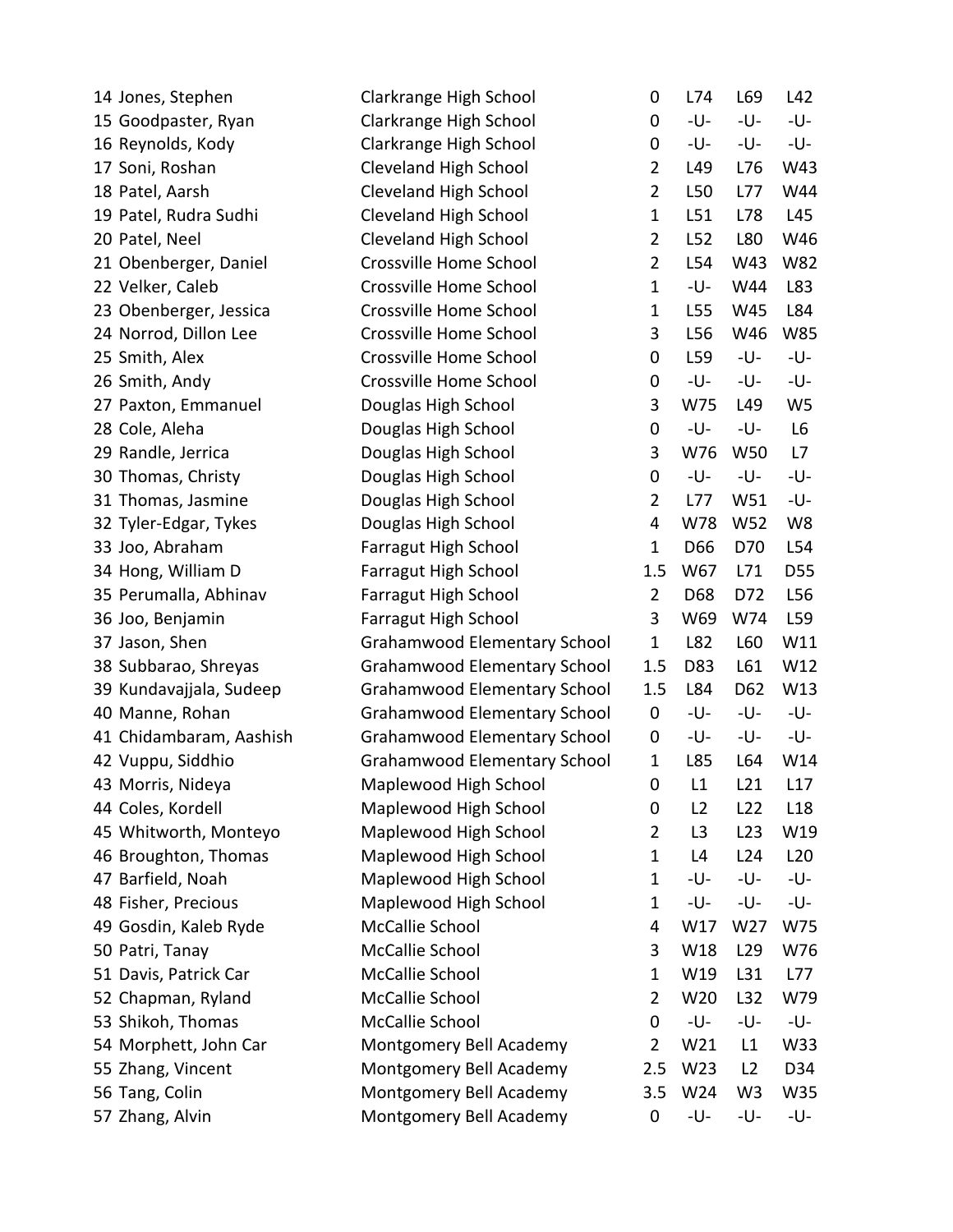| 58 Kalams, Alex        | Montgomery Bell Academy       | 0              | -U-             | -U-            | -U-            |
|------------------------|-------------------------------|----------------|-----------------|----------------|----------------|
| 59 Koli, Tanuj         | Montgomery Bell Academy       | 3.5            | W25             | W4             | W36            |
| 60 Chan, Andrew Nehem  | Oak Ridge High School         | 3              | L <sub>5</sub>  | W37            | W66            |
| 61 Replogle, Craig Th  | Oak Ridge High School         | $\overline{2}$ | L <sub>6</sub>  | W38            | W67            |
| 62 Brave-Lion, Blake   | Oak Ridge High School         | 0.5            | L7              | D39            | L68            |
| 63 Mcghee, Carson      | Oak Ridge High School         | $\mathbf 0$    | L <sub>8</sub>  | -U-            | L69            |
| 64 Burdick, Bronson A  | Oak Ridge High School         | $\mathbf{1}$   | -U-             | W42            | -U-            |
| 65 Joy, David          | Oak Ridge High School         | 0              | -U-             | -U-            | -U-            |
| 66 Hahamyan, Henrik A  | Ravenwood High School         | 2.5            | D33             | W11            | L60            |
| 67 Mack, Andrew        | Ravenwood High School         | $\mathbf 0$    | L34             | L12            | L61            |
| 68 Nuta, Adriel Enric  | Ravenwood High School         | 3              | D35             | W13            | W62            |
| 69 Vadapalli, Rohith   | Ravenwood High School         | $\overline{2}$ | L36             | W14            | W63            |
| 70 Burgess, Carter Br  | St. George Independent School | 2.5            | W11             | D33            | L1             |
| 71 Burgess, Shaun Mon  | St. George Independent School | 4              | W12             | W34            | W <sub>2</sub> |
| 72 Kuehn, Richard Kar  | St. George Independent School | 2.5            | W13             | D35            | L3             |
| 73 Askins, Walker Far  | St. George Independent School | $\mathbf 0$    | -U-             | -U-            | -U-            |
| 74 Martin, Sidney      | St. George Independent School | $\mathbf{1}$   | W14             | L36            | L4             |
| 75 Lee, James          | Webb Upper School             | 0              | L27             | -U-            | L49            |
| 76 Read, Sean Duvall   | Webb Upper School             | 2              | L <sub>29</sub> | W17            | L50            |
| 77 Perkinson III, Fred | Webb Upper School             | 4              | W31             | W18            | W51            |
| 78 Bell, Tolson H      | Webb Upper School             | $\overline{2}$ | L32             | W19            | -U-            |
| 79 Ernst, Morgan       | Webb Upper School             | 0              | -U-             | -U-            | L52            |
| 80 Primka, Daniel Ada  | Webb Upper School             | $\mathbf{1}$   | -U-             | W20            | -U-            |
| 81 Wu, Allen           | White Station Middle School   | 0              | -U-             | -U-            | -U-            |
| 82 Rotz, Michael       | White Station Middle School   | $\mathbf{1}$   | W37             | L <sub>5</sub> | L21            |
| 83 Seemakurty, Akaash  | White Station Middle School   | 2.5            | D38             | L <sub>6</sub> | W22            |
| 84 Du, Jake Wang       | White Station Middle School   | 2.5            | W39             | L7             | W23            |
| 85 Villarreal, Antoni  | White Station Middle School   | $\overline{2}$ | W42             | L8             | L24            |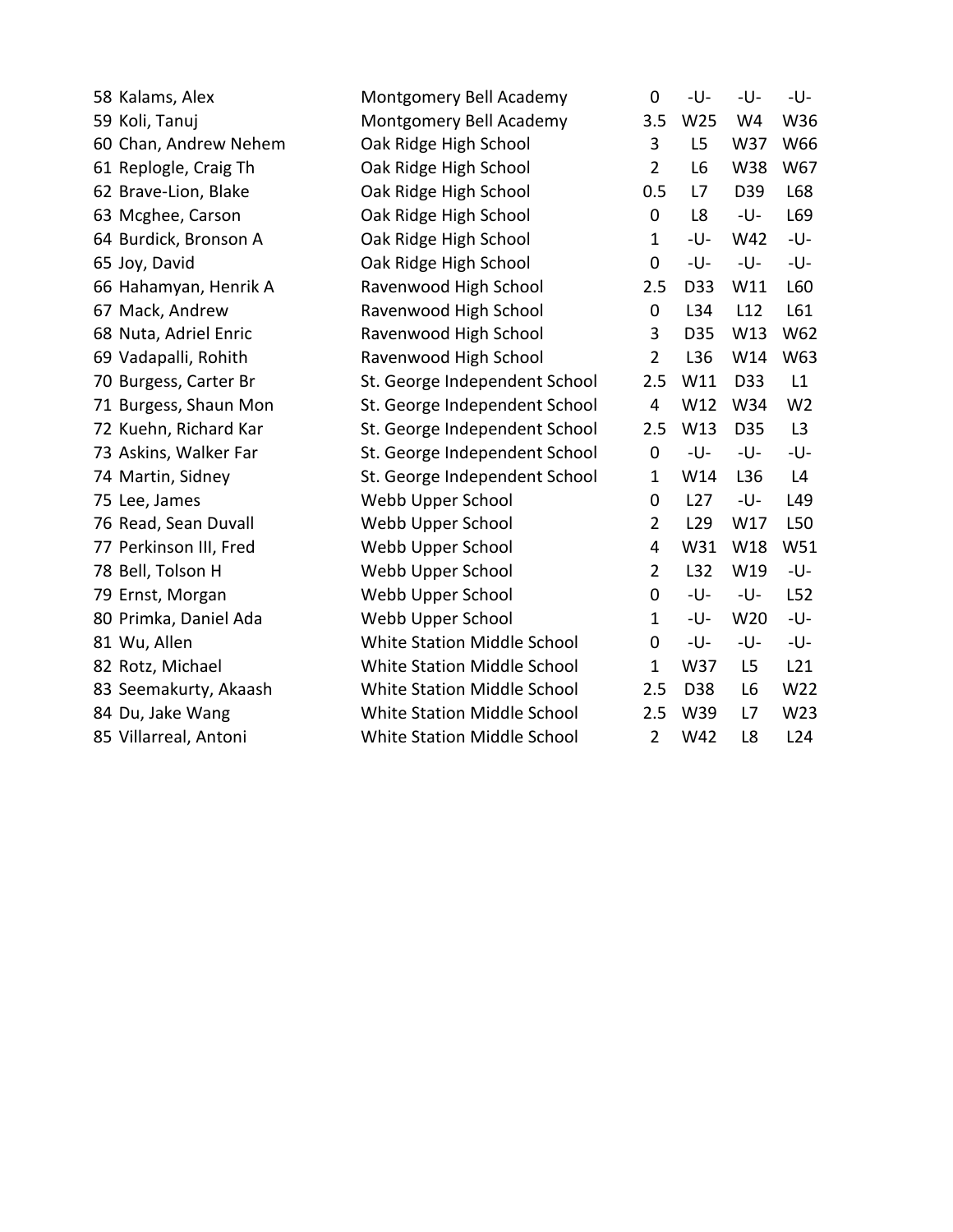| Rnd4                    |  |
|-------------------------|--|
| -U-                     |  |
| $-B-$                   |  |
| $\mbox{-}\, B\mbox{-}$  |  |
| -U-                     |  |
| $\mathsf{-U}\mathsf{-}$ |  |
| $\mathsf{-U}\mathsf{-}$ |  |
| -U-                     |  |
| $\mathsf{-U}\mathsf{-}$ |  |
| -U-                     |  |
| -U-                     |  |
| -U-                     |  |
| L36                     |  |
| W37                     |  |
| L38                     |  |
| D39                     |  |
| -U-                     |  |
| $\mathsf{-U}\mathsf{-}$ |  |
| L32                     |  |
| W33                     |  |
| L34                     |  |
| L35                     |  |
| D28                     |  |
| L29                     |  |
| W30                     |  |
| D31                     |  |
| -U-                     |  |
| $-U-$                   |  |
| D22                     |  |
| W23                     |  |
| L24                     |  |
| D <sub>25</sub>         |  |
| W18                     |  |
| L19                     |  |
| W20                     |  |
| W21                     |  |
| W12                     |  |
| L13                     |  |
| W14                     |  |
| D15                     |  |
| -U-                     |  |
| -U-                     |  |
| W47                     |  |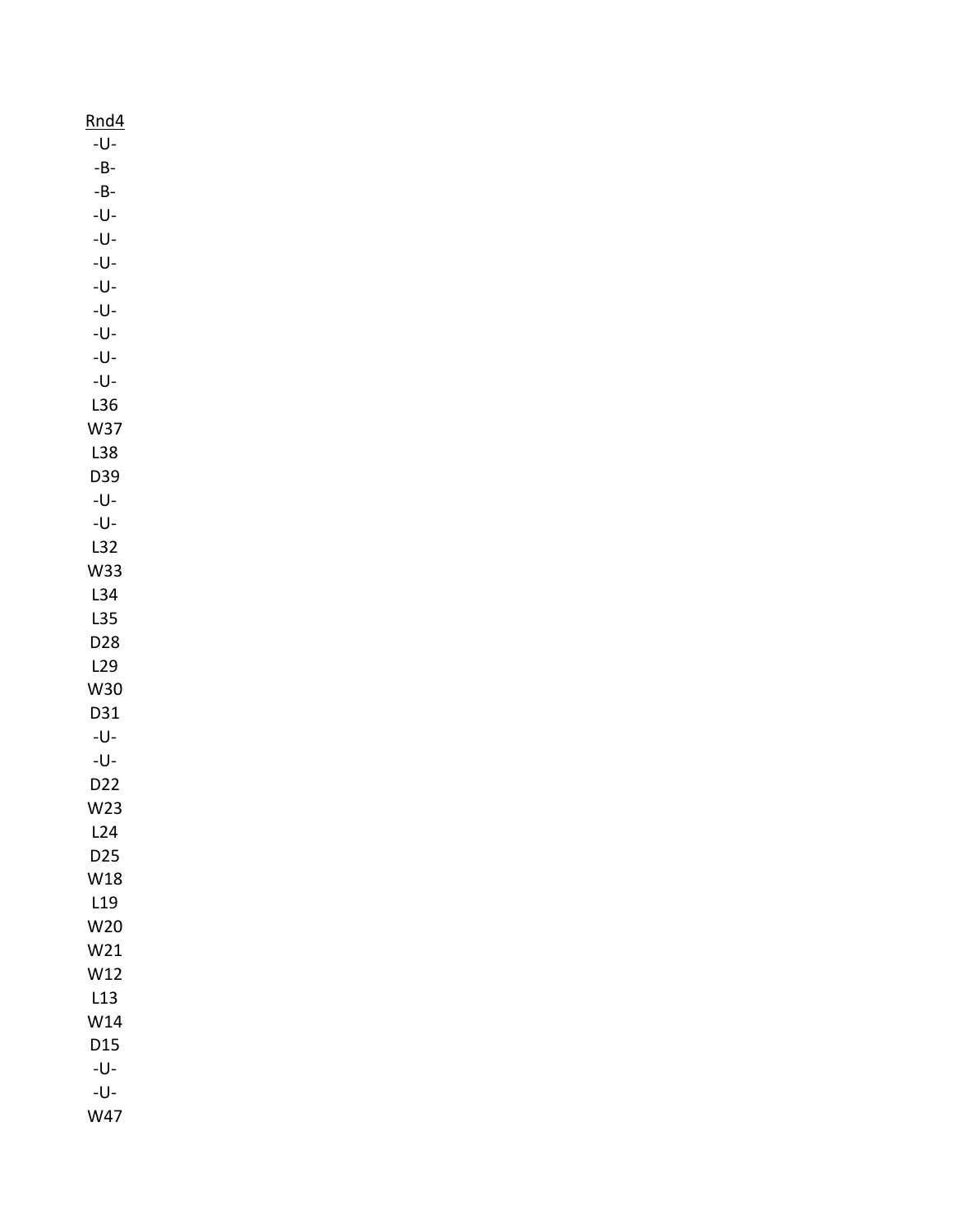W48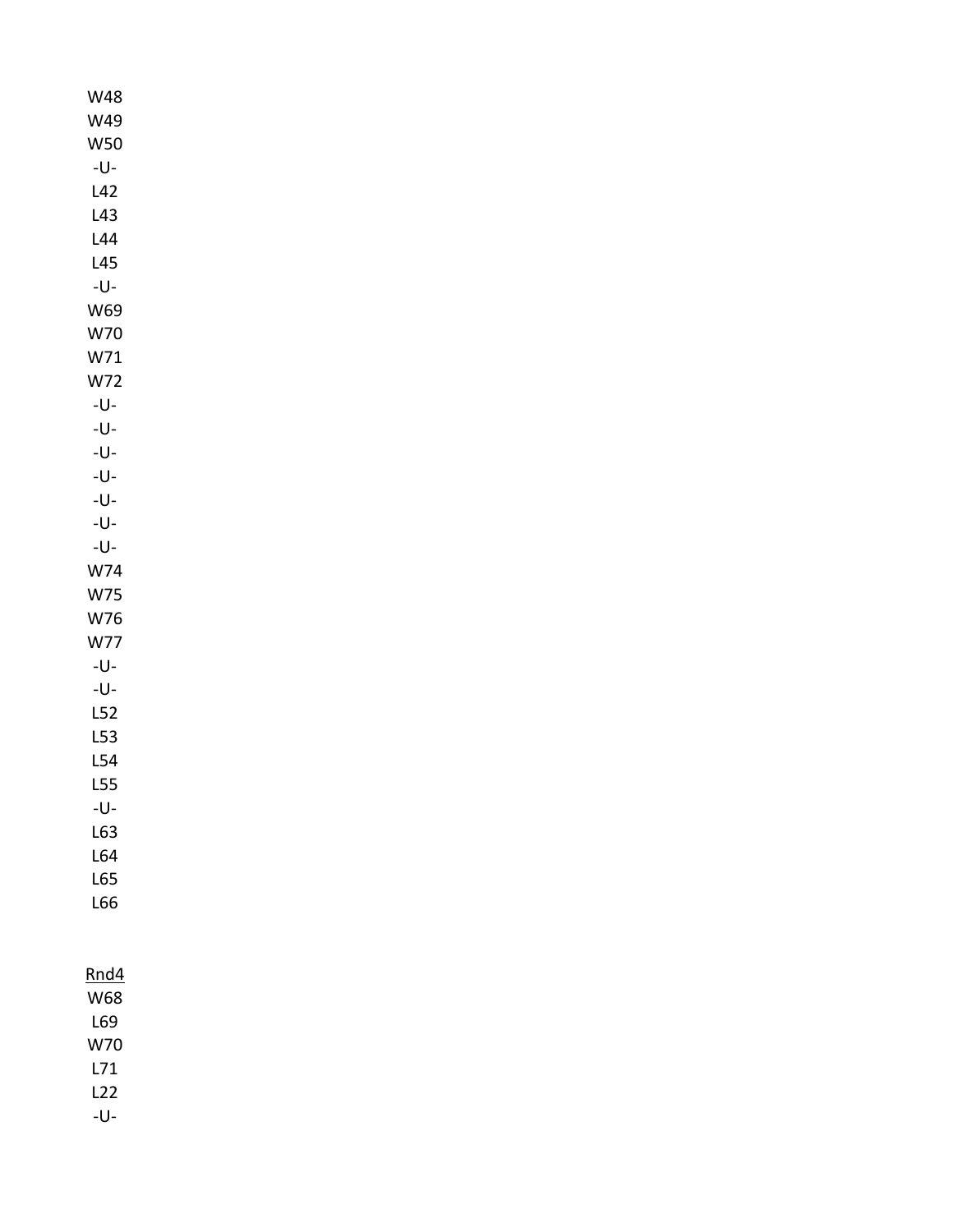| L23            |  |  |  |
|----------------|--|--|--|
| L24            |  |  |  |
| -U-            |  |  |  |
| W63            |  |  |  |
| L64            |  |  |  |
| <b>W65</b>     |  |  |  |
| L66            |  |  |  |
| -U-            |  |  |  |
| -U-            |  |  |  |
| W37            |  |  |  |
| D38            |  |  |  |
| L39            |  |  |  |
| -U-            |  |  |  |
| W41            |  |  |  |
| -U-            |  |  |  |
| W <sub>5</sub> |  |  |  |
| W7             |  |  |  |
| W8             |  |  |  |
| -X-            |  |  |  |
| -U-            |  |  |  |
| -U-            |  |  |  |
| L73            |  |  |  |
| W74            |  |  |  |
| L75            |  |  |  |
| L76            |  |  |  |
| -U-            |  |  |  |
| <b>W57</b>     |  |  |  |
| <b>W58</b>     |  |  |  |
| W59            |  |  |  |
| W60            |  |  |  |
| L16            |  |  |  |
| D17            |  |  |  |
| W18            |  |  |  |
| -U-            |  |  |  |
| L20            |  |  |  |
| -U-            |  |  |  |
| D77            |  |  |  |
| W78            |  |  |  |
| D80            |  |  |  |
| L81            |  |  |  |
| -U-            |  |  |  |
| L52            |  |  |  |
| L53            |  |  |  |
| L54            |  |  |  |
|                |  |  |  |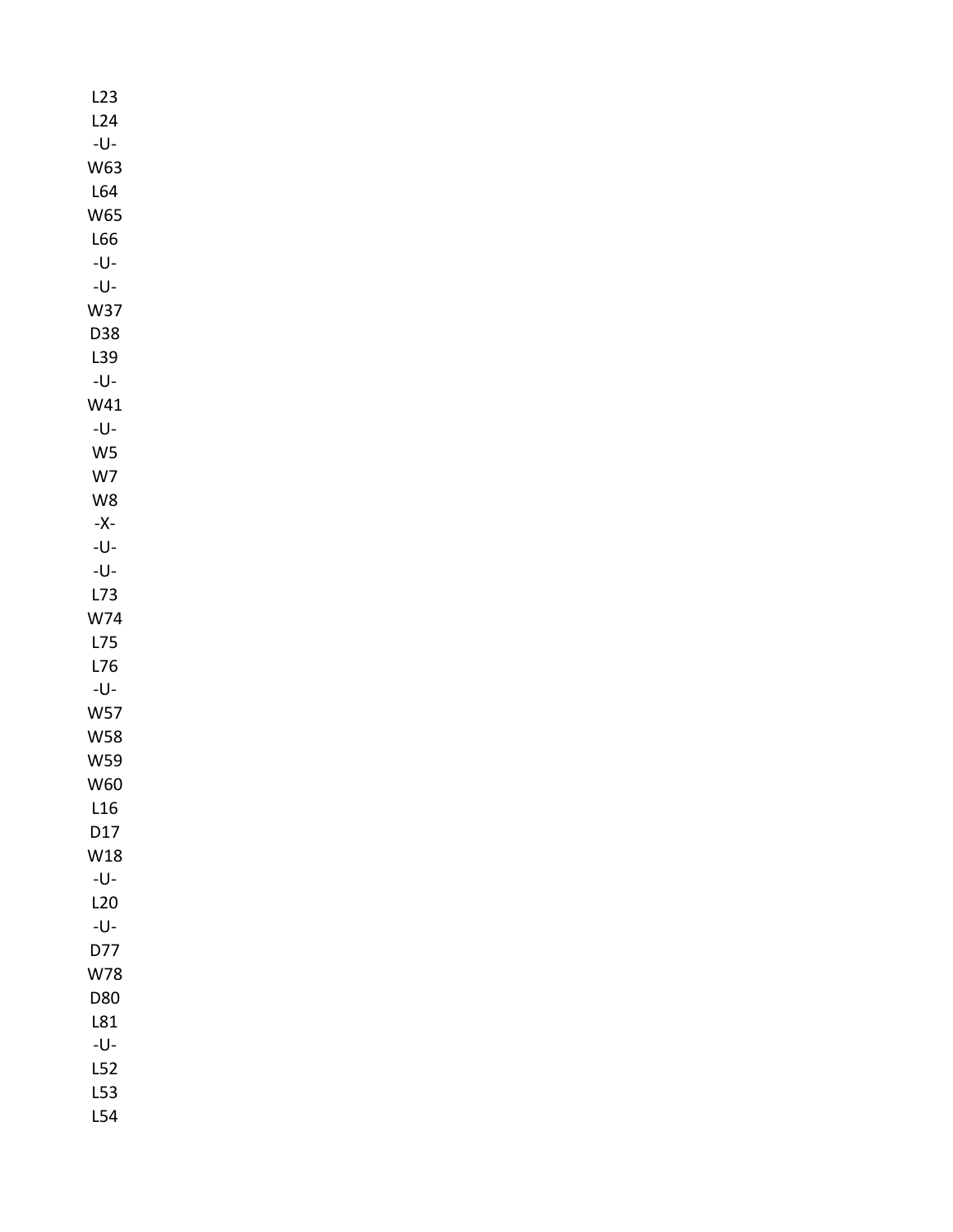| L56                     |  |  |
|-------------------------|--|--|
| <b>W48</b>              |  |  |
| W49                     |  |  |
| <b>W50</b>              |  |  |
| $\mathsf{-U}\mathsf{-}$ |  |  |
| W51                     |  |  |
| L33                     |  |  |
| L34                     |  |  |
| L35                     |  |  |
| L36                     |  |  |
| $-U-$                   |  |  |
| -U-                     |  |  |
| L10                     |  |  |
| W11                     |  |  |
| L12                     |  |  |
| W13                     |  |  |
| $\mathsf{-U}\mathsf{-}$ |  |  |
| L1                      |  |  |
| W <sub>2</sub>          |  |  |
| L3                      |  |  |
| W <sub>4</sub>          |  |  |
| $-U-$                   |  |  |
| <b>W28</b>              |  |  |
| L29                     |  |  |
| W30                     |  |  |
| W31                     |  |  |
| D43                     |  |  |
| L44                     |  |  |
| -U-                     |  |  |
| D45                     |  |  |
| W46                     |  |  |
|                         |  |  |
|                         |  |  |
| Rnd4                    |  |  |
| -U-                     |  |  |
| $\mathsf{U}\mathsf{-}$  |  |  |
| -U-                     |  |  |
| $\mathsf{-U}\mathsf{-}$ |  |  |
| L62                     |  |  |
|                         |  |  |

L63 L65 L67 W78 W79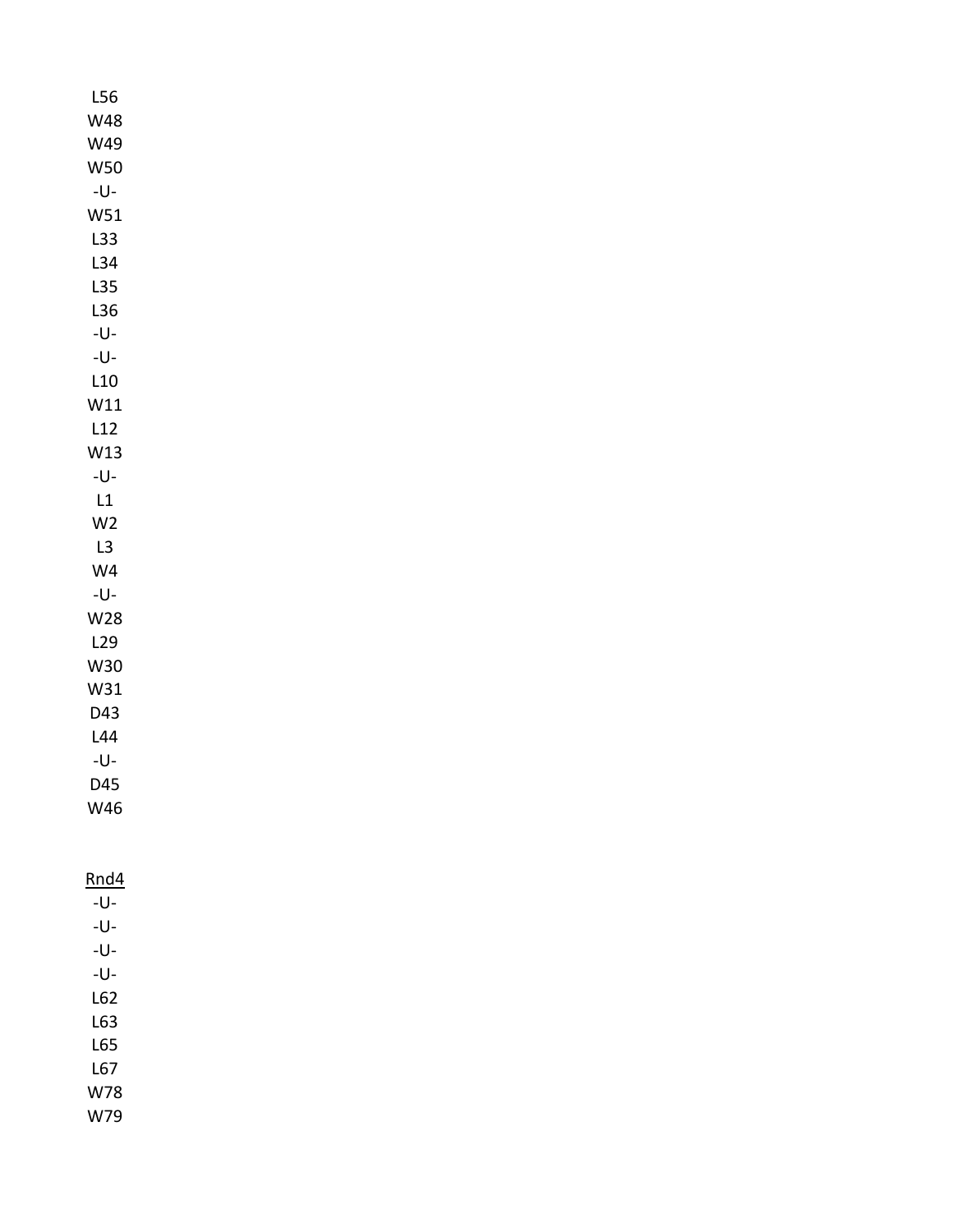| W80                     |
|-------------------------|
| <b>W82</b>              |
| -U-                     |
| $\mathsf{-U}\mathsf{-}$ |
| -B-                     |
| -U-                     |
| $-B-$                   |
| $-B-$                   |
| $-B-$                   |
| L42                     |
| L43                     |
| <b>W44</b>              |
| D47                     |
| -U-                     |
| -U-                     |
| W72                     |
| W73                     |
| W74                     |
| -U-                     |
| W75                     |
| L48                     |
| L49                     |
|                         |
| <b>W50</b>              |
| -X-                     |
| -U-                     |
| L68                     |
| L69                     |
| D70                     |
| -U-                     |
| W71                     |
| -U-                     |
| W20                     |
| W21                     |
| L22                     |
| -U-                     |
| -U-                     |
| D <sub>23</sub>         |
| W31                     |
| W32                     |
| L33                     |
| -U-                     |
| D57                     |
| D58                     |
| W59                     |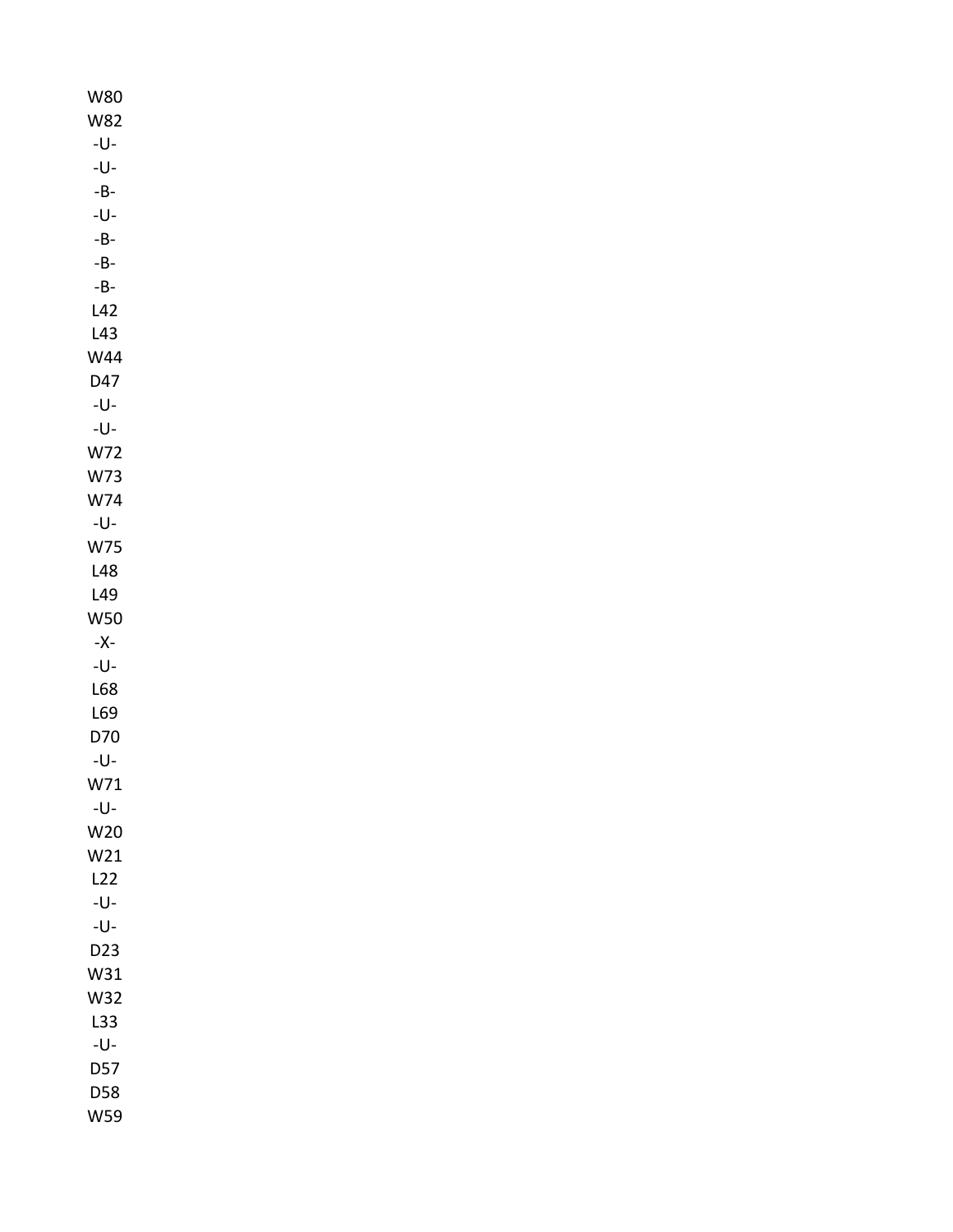| L60        |
|------------|
| -U-        |
| D52        |
| D53        |
| L54        |
| W55        |
| -U-        |
| W5         |
|            |
| W6         |
| -U-        |
| W7         |
| -U-        |
| W8         |
| W36        |
|            |
|            |
| W37        |
| D38        |
| L40        |
| L26        |
| L27        |
| L28        |
| L30        |
| -U-        |
| -U-        |
| L9         |
| L10        |
|            |
| L11        |
| -U-<br>L12 |

| Rnd4 |
|------|

| L27   |
|-------|
| 129   |
| L31   |
| L32   |
| W54   |
| L55   |
| D56   |
| D59   |
| -l J- |
| -l J- |
|       |

-U-

-U- -U-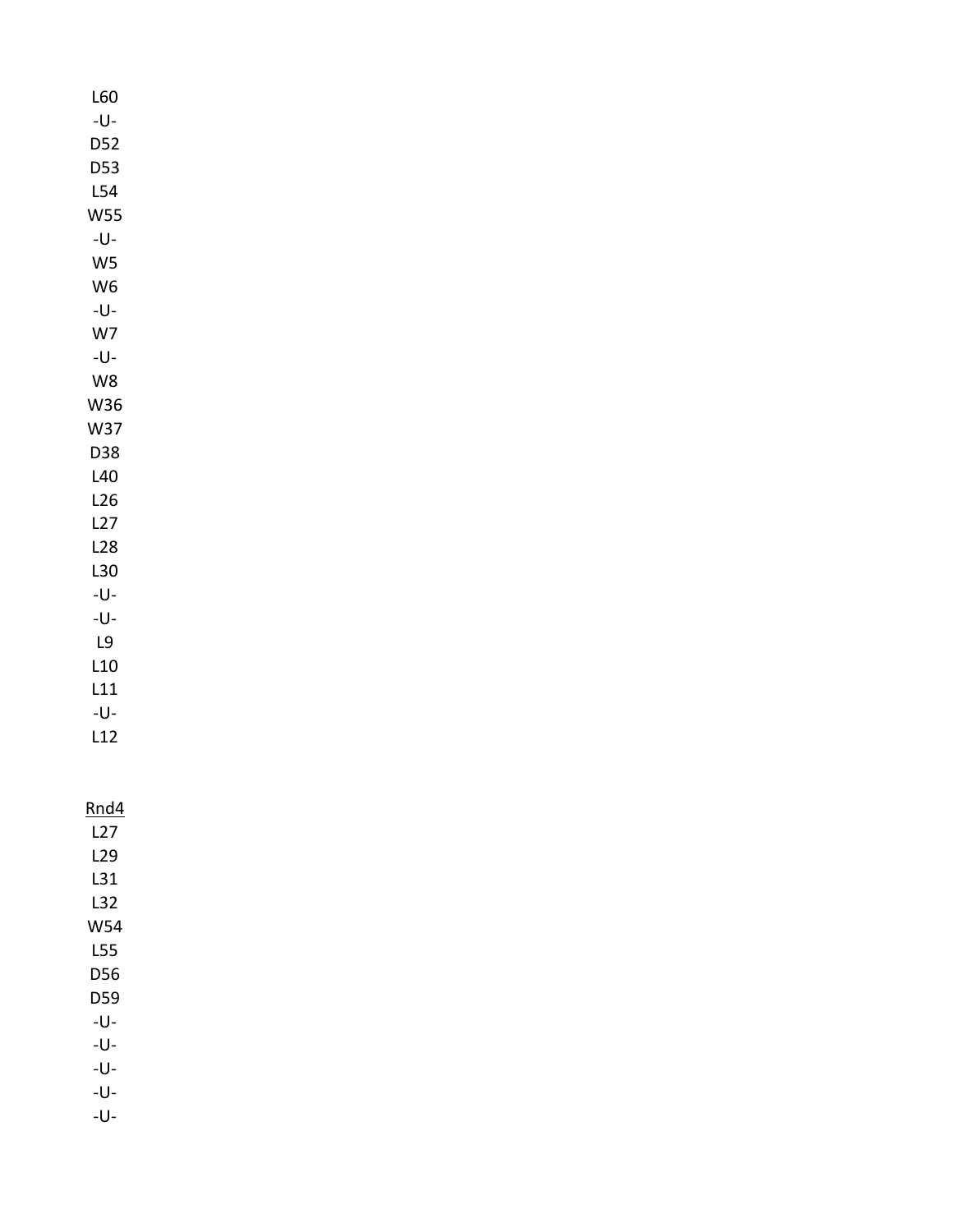| -U-                     |  |
|-------------------------|--|
| $\mathsf{-U}\mathsf{-}$ |  |
| $\mathsf{-U}\mathsf{-}$ |  |
| W37                     |  |
| <b>W38</b>              |  |
| W39                     |  |
| W42                     |  |
| L70                     |  |
| L71                     |  |
| L72                     |  |
| W74                     |  |
| $\mathsf{-U}\mathsf{-}$ |  |
| $\mathsf{-U}\mathsf{-}$ |  |
| W1                      |  |
| $\mathsf{-U}\mathsf{-}$ |  |
| W <sub>2</sub>          |  |
| $\mathsf{-U}\mathsf{-}$ |  |
| W <sub>3</sub>          |  |
| W <sub>4</sub>          |  |
|                         |  |
| L49                     |  |
| L50                     |  |
| W51                     |  |
| <b>W52</b>              |  |
| L17                     |  |
| L18                     |  |
| L <sub>19</sub>         |  |
| $\mathsf{-U}\mathsf{-}$ |  |
| -U-                     |  |
| L20                     |  |
| -U-                     |  |
| $\mathsf{-U}\mathsf{-}$ |  |
| $\mbox{-}\, B\mbox{-}$  |  |
| $-B-$                   |  |
| $\mbox{-}\, B\mbox{-}$  |  |
| $\mbox{-}\, B\mbox{-}$  |  |
| W33                     |  |
| W34                     |  |
| L35                     |  |
| L36                     |  |
| -U-                     |  |
| L5                      |  |
| W <sub>6</sub>          |  |
| D7                      |  |
| -U-                     |  |